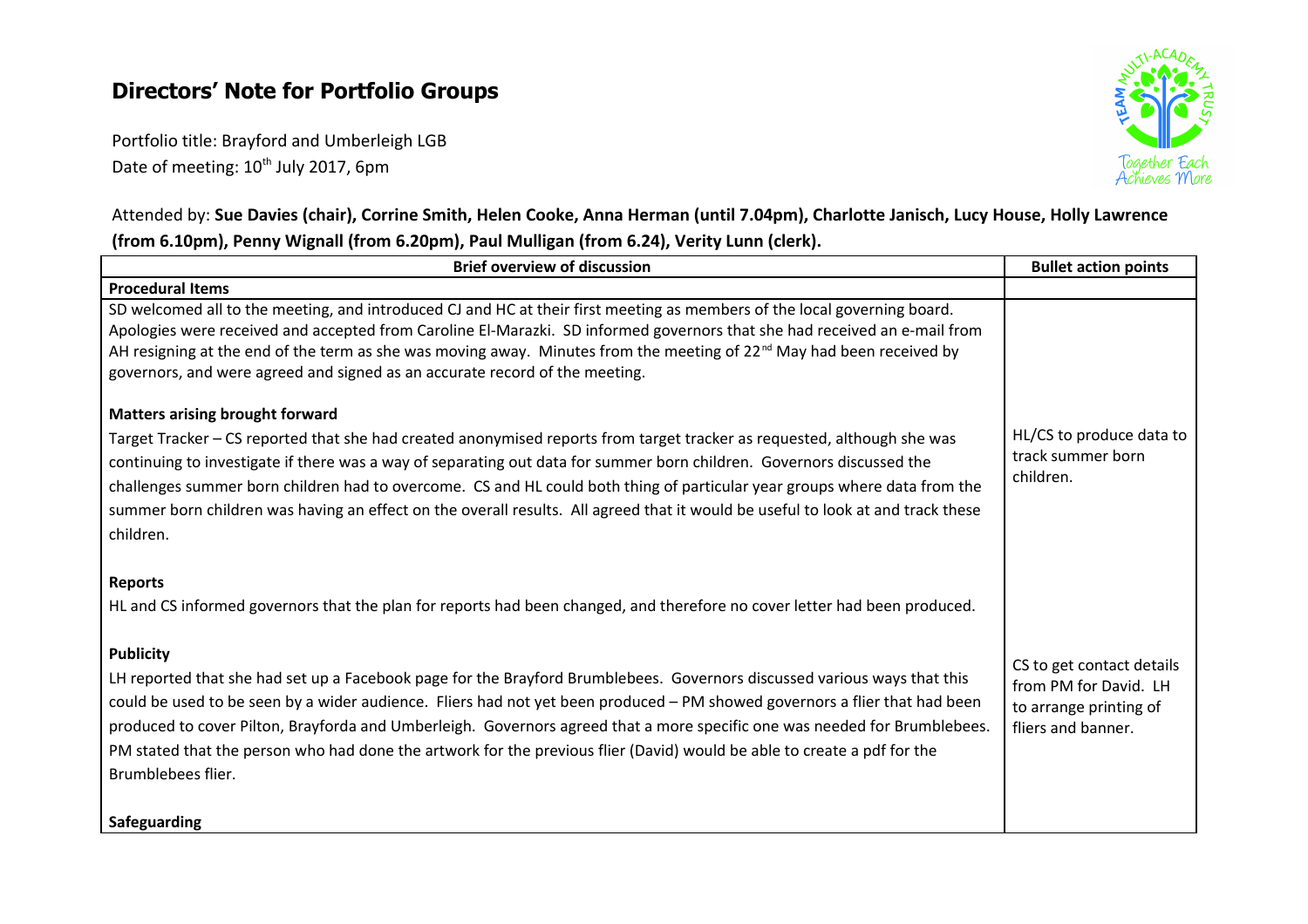| SD reported that there was nothing new to report at Umberleigh.                                                                    |  |
|------------------------------------------------------------------------------------------------------------------------------------|--|
| Brayford - PM reported on increasing amount of issues regarding fencing being highlighted by Ofsted, and the expectation that      |  |
| fences be tall enough to stop adults from climbing over. Governors went outside to view the potential areas around the school      |  |
| site where additional fencing might be required and to discuss the options. Governors agreed that they would seek a                |  |
| recommendation from the Local Authority Health and Safety adviser/David Chaplin.                                                   |  |
|                                                                                                                                    |  |
| <b>Health and Safety report</b>                                                                                                    |  |
| In CE-M's absence, CS gave feedback on the Health and Safety report at Brayford. Most items brought up were cosmetic with          |  |
| no major issues. Other considerations included moving a power socket in the Y5/6 classroom to remove the need for an               |  |
| extension lead, and adding an automatic door closer on the outside classroom to prevent slamming.                                  |  |
| <b>Monitoring and Accountability</b>                                                                                               |  |
| Report on KS1 SATs, Yr 1 Phonics screening, KS2 SATs, optional SATs for Yrs 3,4,5                                                  |  |
| SD reminded governors that when discussing the results to remember that the cohorts were very small.                               |  |
|                                                                                                                                    |  |
| CS reported on results at Brayford. KS2 - 7/8 children achieved expected standard in reading, $4/8$ in grammar, $4/8$ maths, $4/8$ |  |
| writing. Overall 4/8 children had reached the expected standard in all three areas. These were all in line with teacher            |  |
| assessments except for one child who had been teacher assessed as at the expected level, but who had not achieved this in the      |  |
| test. SD informed governors that nationally at KS2 61% of children met the expected standard in all three areas, 71% in reading    |  |
| 75% in maths, 77% in grammar, and 76% in writing. PM pointed out that this was such a small cohort that just one more child        |  |
| obtaining the expected standard would put the results above the national average.                                                  |  |
|                                                                                                                                    |  |
| KS1 results (6 children) - 50% reached the expected standard in reading, 50% in writing (including one child working above         |  |
| expected standard), 60% in maths (one above). Phonics screening -4/6 passed in Y1, of the two Y2 retakes one passed.               |  |
|                                                                                                                                    |  |
| Reception - the one reception child had reached the expected standard in all areads.                                               |  |
|                                                                                                                                    |  |
| CS reported on the use of optional tests to give more support to teacher assessment. These helped to fill out target tracker and   |  |
| were useful to find which areas of learning required more work. CS stated that the aim for KS2 next year was to extend the         |  |
| opportunities for children to reach above the expected standard for their age group.                                               |  |
|                                                                                                                                    |  |
| HL reported on results at Umberleigh. KS2 (10 children). 80% reached the expected standard in reading, 70% in grammar, 80%         |  |
| in writing, 40% in maths with 30% achieving expected standard across all subjects. HL explained that the maths result was not      |  |
|                                                                                                                                    |  |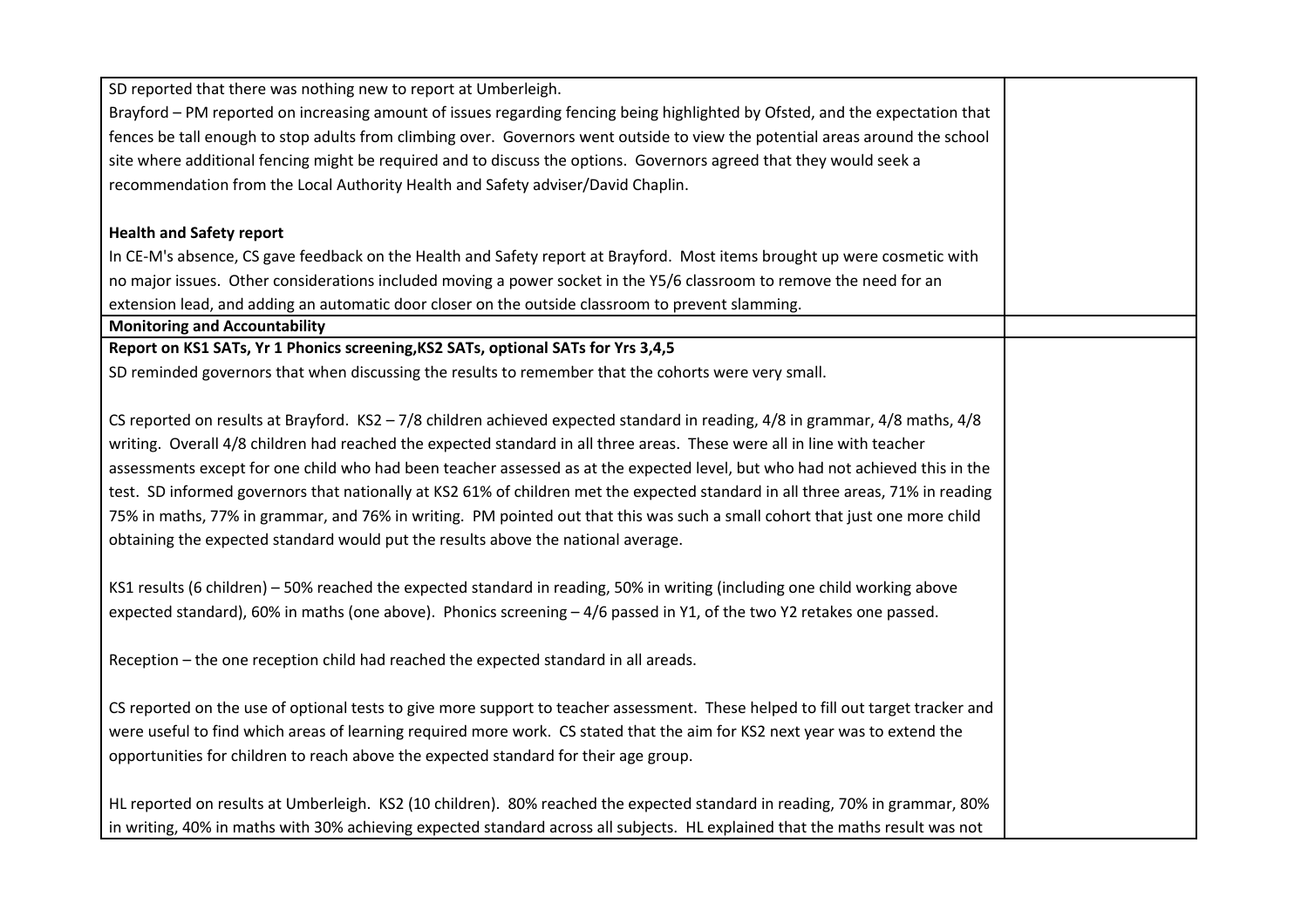in line with teacher assessment, and that staff were in the process of working out why this happened. Governors discussed the possibility that as it was the first test children did not perform to their full ability as they were not familiar with a test environment. Governors agreed that exam taking was an essential skill children would require in the future, and of possible ways to prepare better for this.

KS1 (7 children) – reading 40% at expected standard, 60% in writing, 60% in maths. PM commented that it was unusual to have more children obtaining the expected standard in writing than in reading. HL reported that in each of the subjects 20% were working above the expected standard. 100% passed the Y1 phonics screening, and of the two Y2 retakes one passed.

HL reported that the optional tests were used at Umberleigh in the same way as Brayford, to see which learning areas required more work. LH asked if the optional tests helped prepare children for the KS2 tests. SD agreed that it could be used as a teaching tool to get children used to working in an exam situation.

#### **Progress on SIP Brayford**

### **Key Questions – has a deeper understanding of number systems and place value been achieved in Maths? Have children achieved the expected age related levels in Maths ?**

CS distributed the anonymised versions of target tracker data (attached). For maths, out of the 44 pupils 33 were working at the expected standard, with one of these working above the expected standard. This was therefore something to focus on again in the next year. PM reported on the plan for maths throughout TEAM schools for next year. Governors discussed the data, and were pleased to see there was no gender gap. Pupil Premium children – one child was working at the expected standard, with the other two working below. Governors agreed that it was important to ensure that those children were not being disadvantaged by their social environment. CS reported that the two working below expected standard were showing progress as expected. Governors agreed that it was a clear way of receiving data, and easy to see which groups needed targeting.

Discussion on the group defined by target tracker as 'academically more able'. PM stated that this was difficult to get before the end of the year, as the curriculum was not completely covered until then – teachers no longer encouraged to take children into the next year group's curriculum, but to study their own in greater depth – a mastery curriculum. Teachers were aware of who the more able children were. SD asked if there were any students who were more able in maths at the moment, given the SIP area of maths. CS confirmed that there were – 6 of the 32 KS2 children. Governors thanked CS for the data.

#### **Progress on SIP at Umberleigh**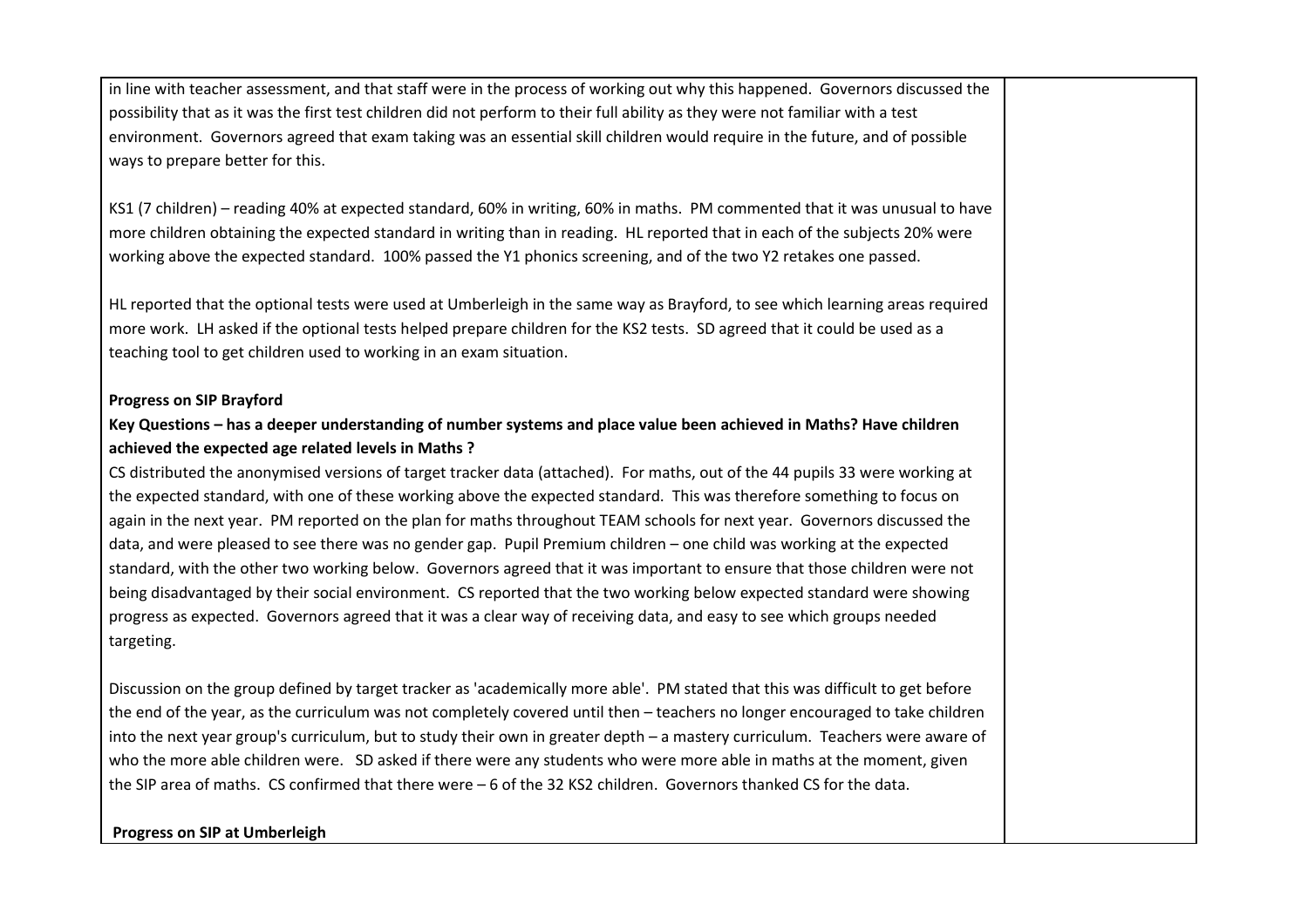| Key question - have all Yr6 children made at least expected standard in reading, writing and maths?                                  |  |
|--------------------------------------------------------------------------------------------------------------------------------------|--|
| HL said that if based on the KS2 results, the answer would be no as discussed earlier. HL stressed that although small cohorts       |  |
| were known to cause issues with data, it was important not to automatically use this as an excuse, although staff would be           |  |
| unpicking each individual child's results. Although children had done well in reading and writing, maths had not been so             |  |
| successful and would need addressing in next year's SIP (new maths programme as above). Early years children would be                |  |
| starting the 'read write inc' phonics programme, which was being brought in across the whole trust. This would require a             |  |
| change in how to teach a topic, as more creative writing time would be required in the afternoon.                                    |  |
|                                                                                                                                      |  |
| PM reported on the introduction of the accelerated reader scheme for KS2 across the trust, which had proven successful when          |  |
| trialled at Witheridge Primary School.                                                                                               |  |
|                                                                                                                                      |  |
| Plans for autumn term 2017                                                                                                           |  |
| As discussed above. Topic of 'Space the Final Frontier'.                                                                             |  |
| PM reported on a focus for the next term of children developing their own understanding of how they learn - an emphasis of           |  |
| children enjoying their learning and taking control of it. SD asked if this involved children's critical thinking skills, PM agreed. |  |
| Governors discussed the importance of developing children's questioning and critical thinking skills.                                |  |
|                                                                                                                                      |  |
| Not discussed this meeting - curriculum in terms of broader experiences - discussed at May meeting.                                  |  |
|                                                                                                                                      |  |
| No further questions from governors.                                                                                                 |  |
| <b>Strategic</b>                                                                                                                     |  |
| Review pupil numbers, staffing for next academic year                                                                                |  |
| Umberleigh – in September there would be 36 pupils. Last year the prediction had been for 20 – even though ten Y6 children           |  |
| were leaving, more had joined from other schools. Staffing changes: TA in brumblebees swapping with KS2 TA, who is a level 3         |  |
| early years practitioner. A one to one support had handing in their notice for the end of the year - were currently recruiting for   |  |
| this.                                                                                                                                |  |
|                                                                                                                                      |  |
| Brayford - currently 45 pupils, 39 in September. Reduction in numbers due to number of Y6s leaving, and three children who           |  |
| were moving away. Five children would be in YR next year. KS2 would still be large in comparison to KS1. Staffing would be           |  |
| staying the same next year - TA supporting brumblebees would offer support to KS1 to begin with until number of                      |  |
| brumblebees increased - have had several enquiries recently. If pupil numbers dropped again the next year it might be                |  |
| necessary to go back to two classes.                                                                                                 |  |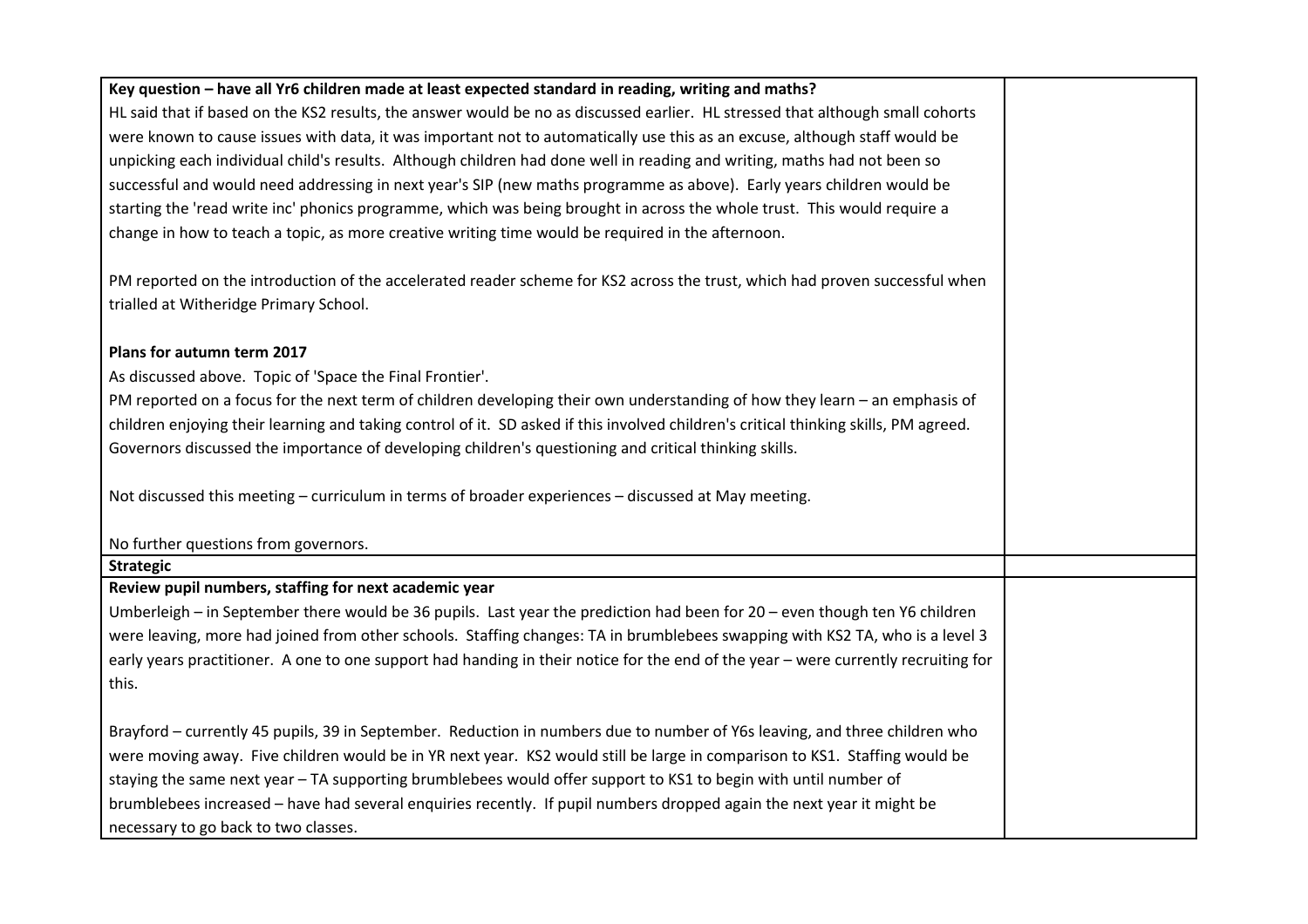| Attendance inc PP data.<br>Umberleigh - 96.1% attendance, Brayford - 96.2%. Seven pupil premium children in Umberleigh, four had good attendance.<br>Three have low attendance, one because of illness, two due to holidays. Three pupil premium children at Brayford, two had<br>attendance above 96%, one did not but had been improving since the spring term due to intervention and support. SD felt this<br>was encouraging.                                                                                                              |                                                         |
|-------------------------------------------------------------------------------------------------------------------------------------------------------------------------------------------------------------------------------------------------------------------------------------------------------------------------------------------------------------------------------------------------------------------------------------------------------------------------------------------------------------------------------------------------|---------------------------------------------------------|
| BrumbleBees update, numbers, projected numbers, staffing, changes to hours etc                                                                                                                                                                                                                                                                                                                                                                                                                                                                  |                                                         |
| Umberleigh - currently 15, will be eight in September and another in January. SD asked if there had been a response to                                                                                                                                                                                                                                                                                                                                                                                                                          |                                                         |
| offering the 30 hours funded childcare. HL said that there was the capacity to do this, but as yet nobody had requested to have                                                                                                                                                                                                                                                                                                                                                                                                                 |                                                         |
| extra hours. Brayford - current eight children in Brumblebees, with a possible fourth joining. Governors discussed increasing<br>awareness of Brumblebees to hopefully bring in more children.                                                                                                                                                                                                                                                                                                                                                  |                                                         |
|                                                                                                                                                                                                                                                                                                                                                                                                                                                                                                                                                 | $LH$ – send link to                                     |
| Update on marketing for Brumble Bees and school.                                                                                                                                                                                                                                                                                                                                                                                                                                                                                                | <b>Brumblebees Facebook</b><br>page to VL to distribute |
| LH actioning at Brayford as above. Currently did not feel needed at Umberleigh.                                                                                                                                                                                                                                                                                                                                                                                                                                                                 | to all.                                                 |
| <b>Finance</b>                                                                                                                                                                                                                                                                                                                                                                                                                                                                                                                                  |                                                         |
| Budget information for next academic year (attached) - including update on improvements at Brayford.                                                                                                                                                                                                                                                                                                                                                                                                                                            |                                                         |
| Governors were informed of the progress of the work on the KS1 toilets at Brayford, and agreed that this would have a big                                                                                                                                                                                                                                                                                                                                                                                                                       |                                                         |
| impact on children in those classes.                                                                                                                                                                                                                                                                                                                                                                                                                                                                                                            |                                                         |
| Overview of Umberleigh budget distributed, based on predicted number - this might change in the future. PM explained the<br>funding income, and explained why schools such as Umberleigh may be working to rely on previous years' carry forward<br>surpluses, but the budget was still in a relatively good place with forecast £13,000 carry forward at the end of five years.<br>Captial budget was not yet showing any planned spending, but current discussions over improvement of parking would make<br>use of this fund if carried out. |                                                         |
| Overview of Brayford budget distributed. Staff costs predicted to drop in next year due to possible merging of classes - if more<br>pupils joined the school this would remain/return to three classes. Governors agreed budget looked healthy for next five years.<br>Capital budget showed cost for toilets in KS1.                                                                                                                                                                                                                           |                                                         |
| PM reported that the budgets had been looked at by the finance portfolio, and would be put forward to full directors for<br>ratification on Thursday. PM encouraged governors to pass on any feedback they had to directors for discussion.                                                                                                                                                                                                                                                                                                     |                                                         |